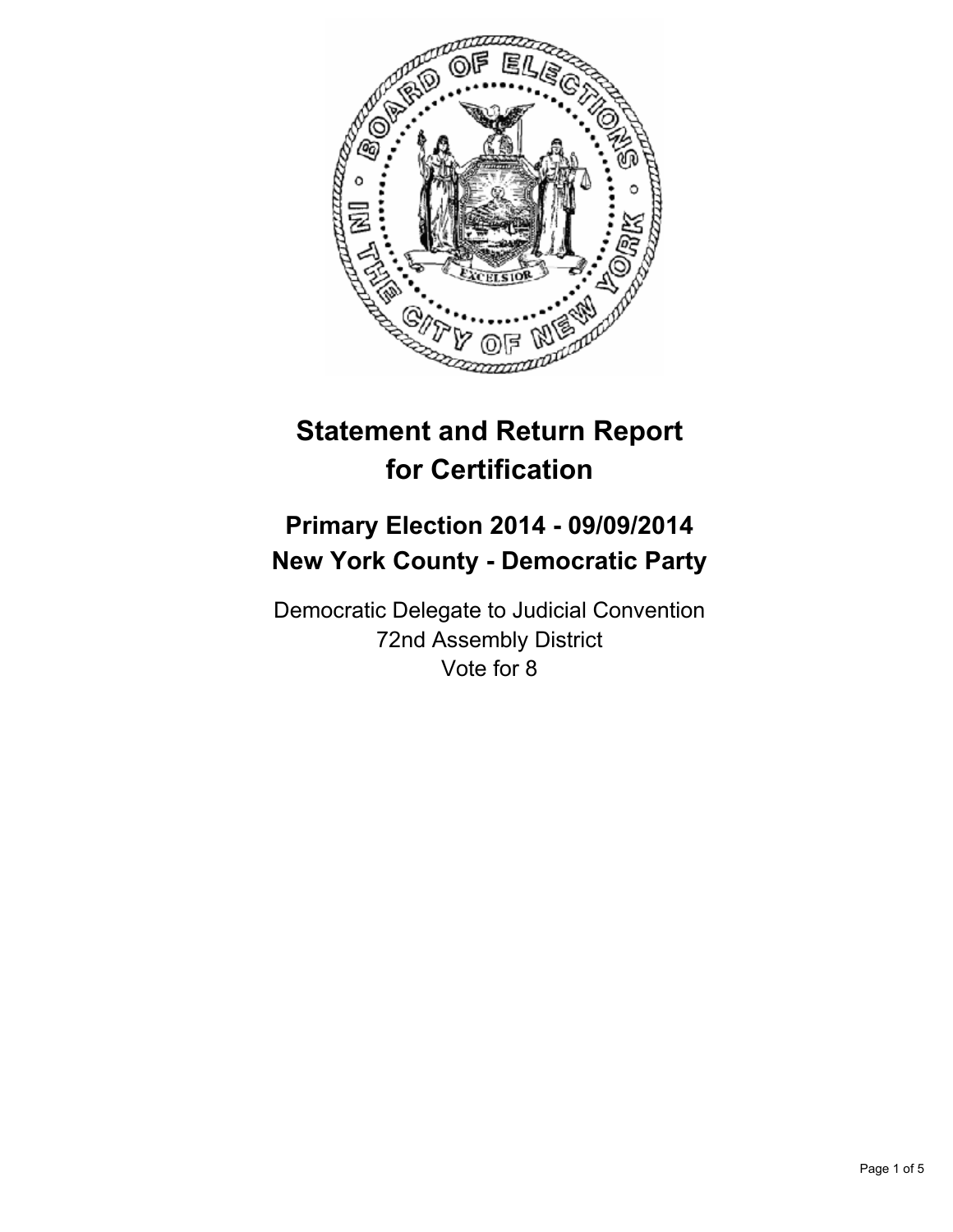

# **Assembly District 72**

| PUBLIC COUNTER                                           | 8,154 |
|----------------------------------------------------------|-------|
| <b>EMERGENCY</b>                                         | 0     |
| ABSENTEE/MILITARY                                        | 113   |
| <b>FEDERAL</b>                                           | 0     |
| SPECIAL PRESIDENTIAL                                     | 0     |
| <b>AFFIDAVIT</b>                                         | 69    |
| <b>Total Ballots</b>                                     | 8,336 |
| Less - Inapplicable Federal/Special Presidential Ballots | 0     |
| <b>Total Applicable Ballots</b>                          | 8,336 |
| <b>MARTHA RODRIGUEZ</b>                                  | 1,875 |
| PAULETTE O. SHOMO                                        | 1,144 |
| <b>MARIA MORILLO</b>                                     | 1,770 |
| <b>JUDITH CRUZ</b>                                       | 1,388 |
| ROLANDO CESPEDES                                         | 1,139 |
| YOKARINA DUARTE                                          | 1,116 |
| <b>GAIL ADDISS</b>                                       | 1,125 |
| CARMEN M. DE LA ROSA                                     | 1,624 |
| <b>EVELYN LINARES</b>                                    | 2,040 |
| JOHN BRIAN MURTAUGH                                      | 1,152 |
| <b>MARTHA L. PEPIN</b>                                   | 1,085 |
| <b>FERNANDO BATISTA</b>                                  | 1,259 |
| <b>JOAN LAUFER</b>                                       | 1,129 |
| <b>MICHAEL ORTIZ</b>                                     | 1,094 |
| <b>NILMA BAEZ</b>                                        | 1,037 |
| <b>ALSACIA JIMENEZ</b>                                   | 874   |
| <b>GRECIA I. FERMIN</b>                                  | 349   |
| MERCEDES REGALADO                                        | 400   |
| ADRIANO ESPAILLAT (WRITE-IN)                             | 4     |
| ARGENTINA CRUZ (WRITE-IN)                                | 1     |
| BILL DE BLASIO (WRITE-IN)                                | 1     |
| CHRISTIAN GAUL (WRITE-IN)                                | 1     |
| ED GOLDMAN (WRITE-IN)                                    | 1     |
| ELIBETH BATISTA (WRITE-IN)                               | 1     |
| ELIZABETH BATISTA (WRITE-IN)                             | 4     |
| ERIKA NORTON (WRITE-IN)                                  | 1     |
| EVELYN LINARES (WRITE-IN)                                | 1     |
| FRANCIA VARGOS (WRITE-IN)                                | 1     |
| FRANK QUEZADA (WRITE-IN)                                 | 1     |
| <b>GEORGE PRESTON (WRITE-IN)</b>                         | 1     |
| GIECCA FELD (WRITE-IN)                                   | 1     |
| GRETCHEN MORGAN THALER (WRITE-IN)                        | 1     |
| GUILLERMO LINARES (WRITE-IN)                             | 2     |
| IRA SAIGER (WRITE-IN)                                    | 1     |
| JASON ROSENBERGER (WRITE-IN)                             | 1     |
| JOHN ERVIN ROGERS (WRITE-IN)                             | 1     |
| KOFI DEBRAH-DWAMENA (WRITE-IN)                           | 1     |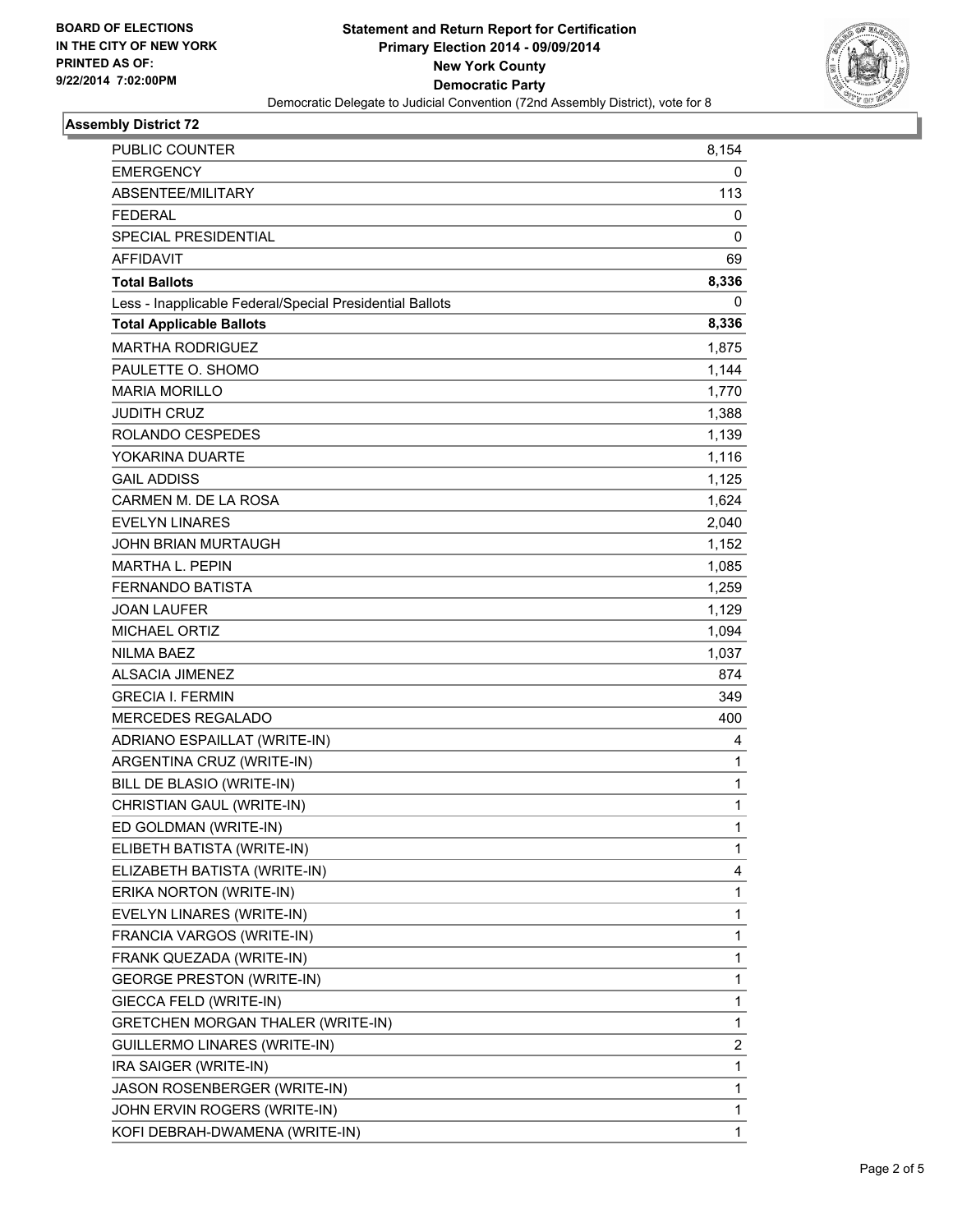

# **Assembly District 72**

| <b>MANNY SANTOS (WRITE-IN)</b>            |        |
|-------------------------------------------|--------|
| MARGRET SHEARIER (WRITE-IN)               |        |
| MICHAEL ORTIZ (WRITE-IN)                  |        |
| MIRIAM ANSTY-FERER (WRITE-IN)             |        |
| NILMA BAEZ (WRITE-IN)                     |        |
| ROBERT JACKSON (WRITE-IN)                 |        |
| RODRIGUEZ MARNO (WRITE-IN)                |        |
| THOMAS PERIO (WRITE-IN)                   |        |
| UNATTRIBUTABLE WRITE-IN (WRITE-IN)        | 63     |
| UNCOUNTED WRITE-IN PER STATUTE (WRITE-IN) | 7      |
| VALERIE C. O'HARA (WRITE-IN)              |        |
| YDANIS RODRIGUEZ (WRITE-IN)               |        |
| <b>Total Votes</b>                        | 21,706 |
| Unrecorded                                | 44.982 |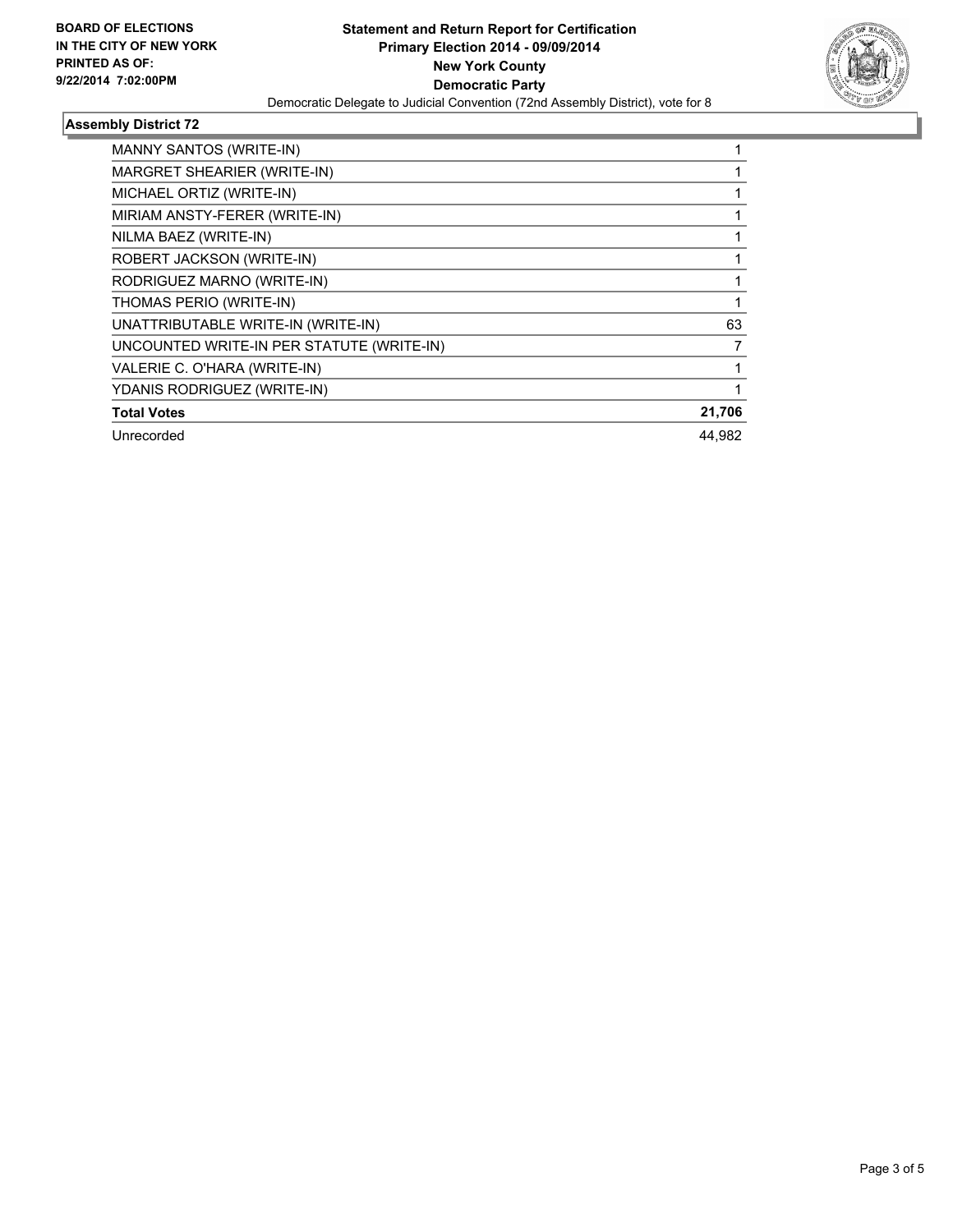

#### **Total for Democratic Delegate to Judicial Convention (72nd Assembly District) - New York County**

| PUBLIC COUNTER                                           | 8,154        |
|----------------------------------------------------------|--------------|
| <b>EMERGENCY</b>                                         | 0            |
| ABSENTEE/MILITARY                                        | 113          |
| FEDERAL                                                  | 0            |
| <b>SPECIAL PRESIDENTIAL</b>                              | 0            |
| <b>AFFIDAVIT</b>                                         | 69           |
| <b>Total Ballots</b>                                     | 8,336        |
| Less - Inapplicable Federal/Special Presidential Ballots | 0            |
| <b>Total Applicable Ballots</b>                          | 8,336        |
| <b>MARTHA RODRIGUEZ</b>                                  | 1,875        |
| PAULETTE O. SHOMO                                        | 1,144        |
| <b>MARIA MORILLO</b>                                     | 1,770        |
| <b>JUDITH CRUZ</b>                                       | 1,388        |
| ROLANDO CESPEDES                                         | 1,139        |
| YOKARINA DUARTE                                          | 1,116        |
| <b>GAIL ADDISS</b>                                       | 1,125        |
| CARMEN M. DE LA ROSA                                     | 1,624        |
| <b>EVELYN LINARES</b>                                    | 2,040        |
| <b>JOHN BRIAN MURTAUGH</b>                               | 1,152        |
| <b>MARTHA L. PEPIN</b>                                   | 1,085        |
| <b>FERNANDO BATISTA</b>                                  | 1,259        |
| <b>JOAN LAUFER</b>                                       | 1,129        |
| <b>MICHAEL ORTIZ</b>                                     | 1,094        |
| <b>NILMA BAEZ</b>                                        | 1,037        |
| <b>ALSACIA JIMENEZ</b>                                   | 874          |
| <b>GRECIA I. FERMIN</b>                                  | 349          |
| MERCEDES REGALADO                                        | 400          |
| ADRIANO ESPAILLAT (WRITE-IN)                             | 4            |
| ARGENTINA CRUZ (WRITE-IN)                                | 1            |
| BILL DE BLASIO (WRITE-IN)                                | $\mathbf{1}$ |
| CHRISTIAN GAUL (WRITE-IN)                                | $\mathbf{1}$ |
| ED GOLDMAN (WRITE-IN)                                    | $\mathbf{1}$ |
| ELIBETH BATISTA (WRITE-IN)                               | 1            |
| ELIZABETH BATISTA (WRITE-IN)                             | 4            |
| ERIKA NORTON (WRITE-IN)                                  | 1            |
| EVELYN LINARES (WRITE-IN)                                | 1            |
| FRANCIA VARGOS (WRITE-IN)                                | 1            |
| FRANK QUEZADA (WRITE-IN)                                 | 1            |
| <b>GEORGE PRESTON (WRITE-IN)</b>                         | 1            |
| GIECCA FELD (WRITE-IN)                                   | 1            |
| <b>GRETCHEN MORGAN THALER (WRITE-IN)</b>                 | 1            |
| <b>GUILLERMO LINARES (WRITE-IN)</b>                      | 2            |
| IRA SAIGER (WRITE-IN)                                    | 1            |
| JASON ROSENBERGER (WRITE-IN)                             | 1            |
| JOHN ERVIN ROGERS (WRITE-IN)                             | 1            |
| KOFI DEBRAH-DWAMENA (WRITE-IN)                           | 1            |